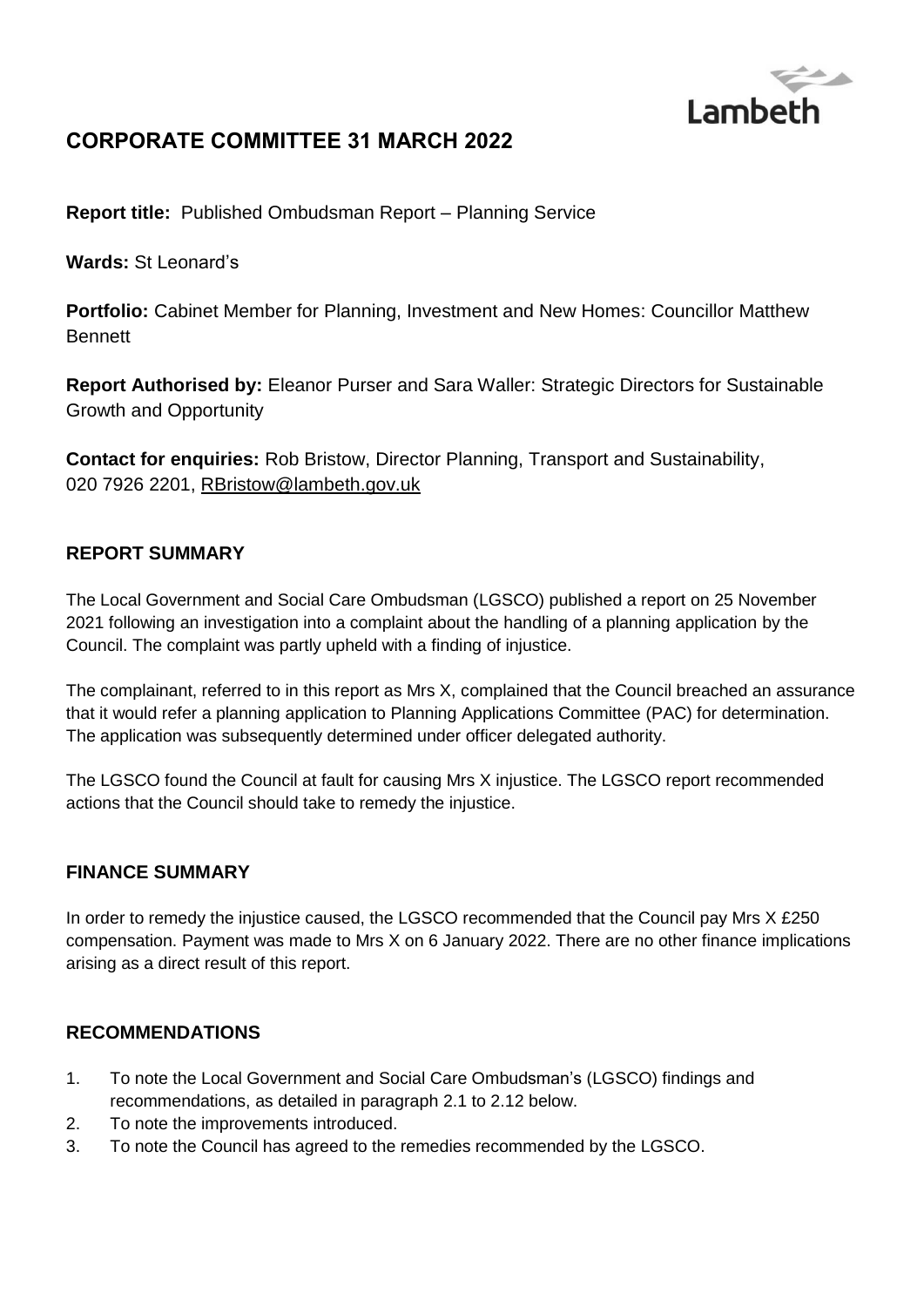## **1. CONTEXT**

- 1.1 Mrs X lives close to a public building. The relevant public organisation submitted a planning application to vary a condition of an existing planning permission to increase the number of people attending the public building. Mrs X and a number of other residents objected to the proposal.
- 1.2 During the consideration of the application, and in response to an email enquiry, Mrs X was advised in writing by a senior officer that the application would require reporting to PAC if officers were minded to recommend approval. This was incorrect as applications for variation of condition(s) do not automatically require referral to PAC. This incorrect advice was not immediately remedied by officers when the error was discovered.
- 1.3 A ward councillor requested the application be called in for consideration by the PAC under the PAC terms of reference. The material planning considerations raised by the councillor included concerns about parking and access. The PAC Chair ('the Chair') asked officers to provide further information from the applicant's travel assessment about existing parking stress and the impact on it were the application to be approved. Officers provided this information.
- 1.4 A few days before the Chair decided not to call in the application, residents submitted a transport survey which they had commissioned. A few days later residents submitted a further objection including their analysis of a travel event at the building. Officers considered the analysis of the travel event but did not refer it to the Chair as they considered it would not change her view.
- 1.5 The Chair decided not to call in the application for consideration by PAC. In her email to senior officers, the Chair said that she considered it would be difficult for PAC to reach a different conclusion to officers.
- 1.6 Planning permission was subsequently granted under officer delegated authority on 8 October 2019. An email was sent from a senior officer to Mrs X earlier that day to correct the error regarding referral to PAC. The email advised that the application would be approved under delegated authority.
- 1.7 Mrs X subsequently made a complaint that the Council:
	- a. Breached an assurance and legitimate expectation that it would refer a planning application to the Planning Applications Committee for determination.
	- b. Failed to refer the planning application to the Planning Application Committee in accordance with the Committee's terms of reference.
	- c. Failed to act transparently and with integrity as officers withheld that the application would be determined by delegated decision until shortly before the application was determined.
	- d. Failed to disclose the traffic survey carried out by residents to the Chair of the Planning Applications Committee when she was considering if the application should be determined by the Committee or delegated decision.
	- e. Failed to provide evidence that officers had considered the legal requirement to refer the application to the Planning Applications Committee.
	- f. Failed to properly investigate her complaint.
- 1.8 Mrs X considers that as a result she was denied the opportunity to:
	- a. Brief her ward councillor on the planning grounds for the application to be considered by the PAC;
	- b. Make a case to officers on why the application should be referred to the PAC in accordance with its terms of reference; and
	- c. Assess the planning officer's recommendation to approve the application and make further objections, and have the ability to attend and speak at the PAC.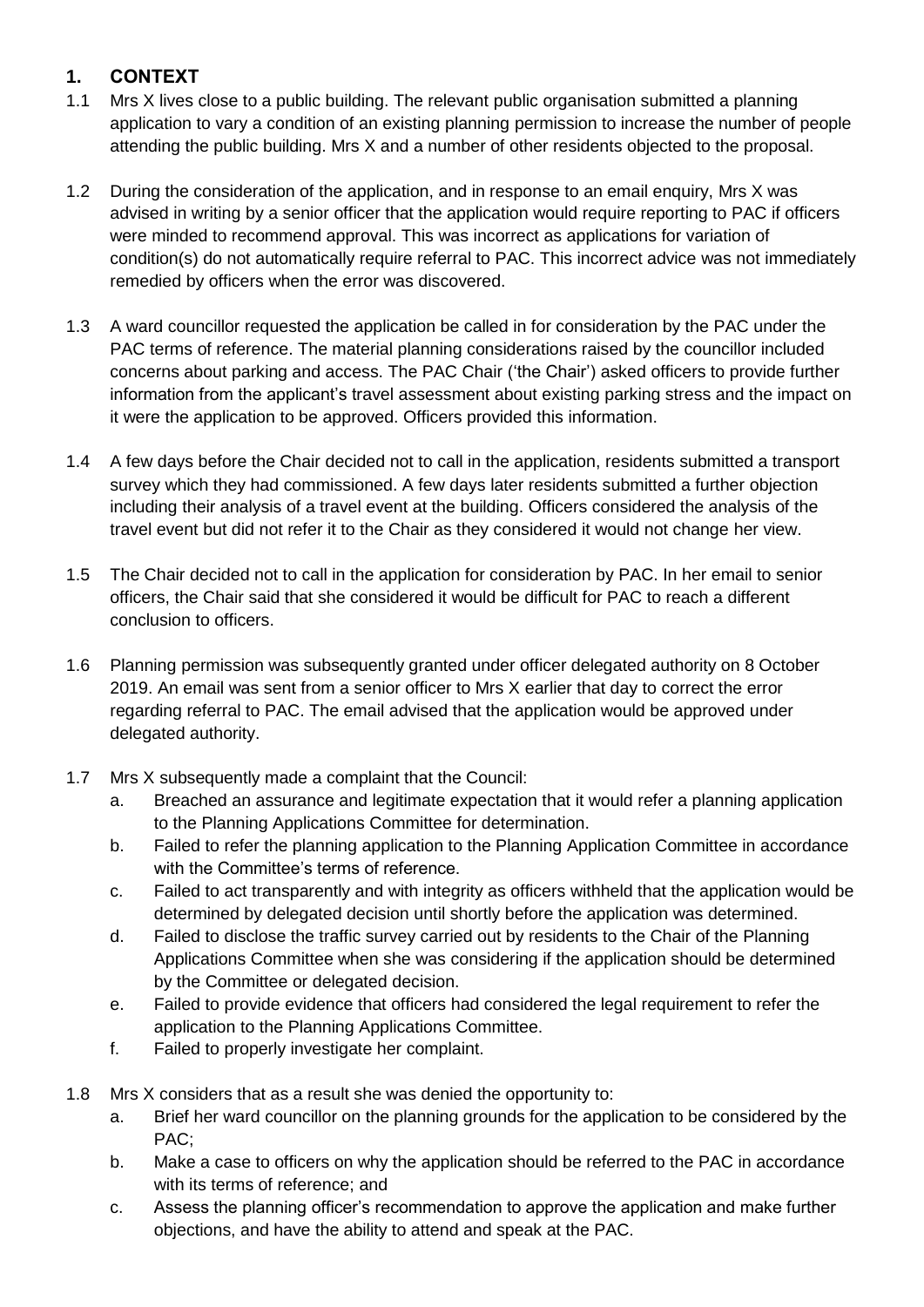- 1.9 The LGSCO investigated the case and issued a report partially upholding the complaint and identifying a number of faults. These were:
	- a. The Council's decision not to immediately inform Mrs X of the error regarding PAC referral when it came to light, and to subsequently inform her on the same day the application was determined, gave the impression of a lack of transparency. On balance, this was considered to be fault.
	- b. On balance, the investigator found fault in the Council's record keeping and the lack of an audit trail of its consideration of whether to call in the application and reasons for its decision. However, the LGSCO did not consider that the lack of record keeping meant its decision not to call in the application was flawed.
	- c. There was no evidence provided to show that the PAC Chair considered the transport survey submitted by the residents which took a different view to the applicant's survey. The LGSCO was not satisfied that the PAC Chair had all the relevant information when making her decision about the call in request and considered this to be fault.
- 1.10 The LGSCO final decision was issued on 25 November 2021 and set out a number of recommendations and actions.

# **2. PROPOSAL AND REASONS**

## **LGSCO recommendations and service improvements**

2.1 The section below outlines the specific recommendations made by the LGSCO and the subsequent actions taken by the Council to address these.

**Action 1:** The Council send a written apology and makes a payment of £250 to Mrs X to acknowledge the raised expectations, distress, loss of trust and uncertainty caused to her by the Council wrongly advising the planning application would be considered by PAC, lack of transparency caused by the delay in notifying Mrs X of the error and the failure to consider residents' transport survey when deciding whether to call-in the planning application.

- 2.2 The LGSCO advised that the Council should take this action within one month of the date of the LGSCO final decision.
- 2.3 A written apology was sent to Mrs X from Rob Bristow, Director Planning, Transport and Sustainability on 24 December 2021. Mrs X was asked to provide details to enable the compensation payment to be made by BACS. Mrs X was paid £250 compensation by BACS on 6 January 2022.

**Action 2:** By training or other means, ensures the Planning Applications Committee Chair is aware they should consider all relevant information when deciding whether to call in an application and, in making that decision, be alert to the risk of pre-determination.

- 2.4 The LGSCO advised that the Council should take this action within three months of the date of the LGSCO final decision.
- 2.5 The Planning Service has reviewed its process relating to the consideration of councillor call-in requests under the PAC terms of reference. The procedure to date has been for officers to provide the Chair with a briefing note that responds to the material planning reasons detailed in the written request made by the councillor. This is then considered by the Chair and a decision is made as to whether the application requires reporting to PAC for determination, or whether it can be determined under officer delegated authority.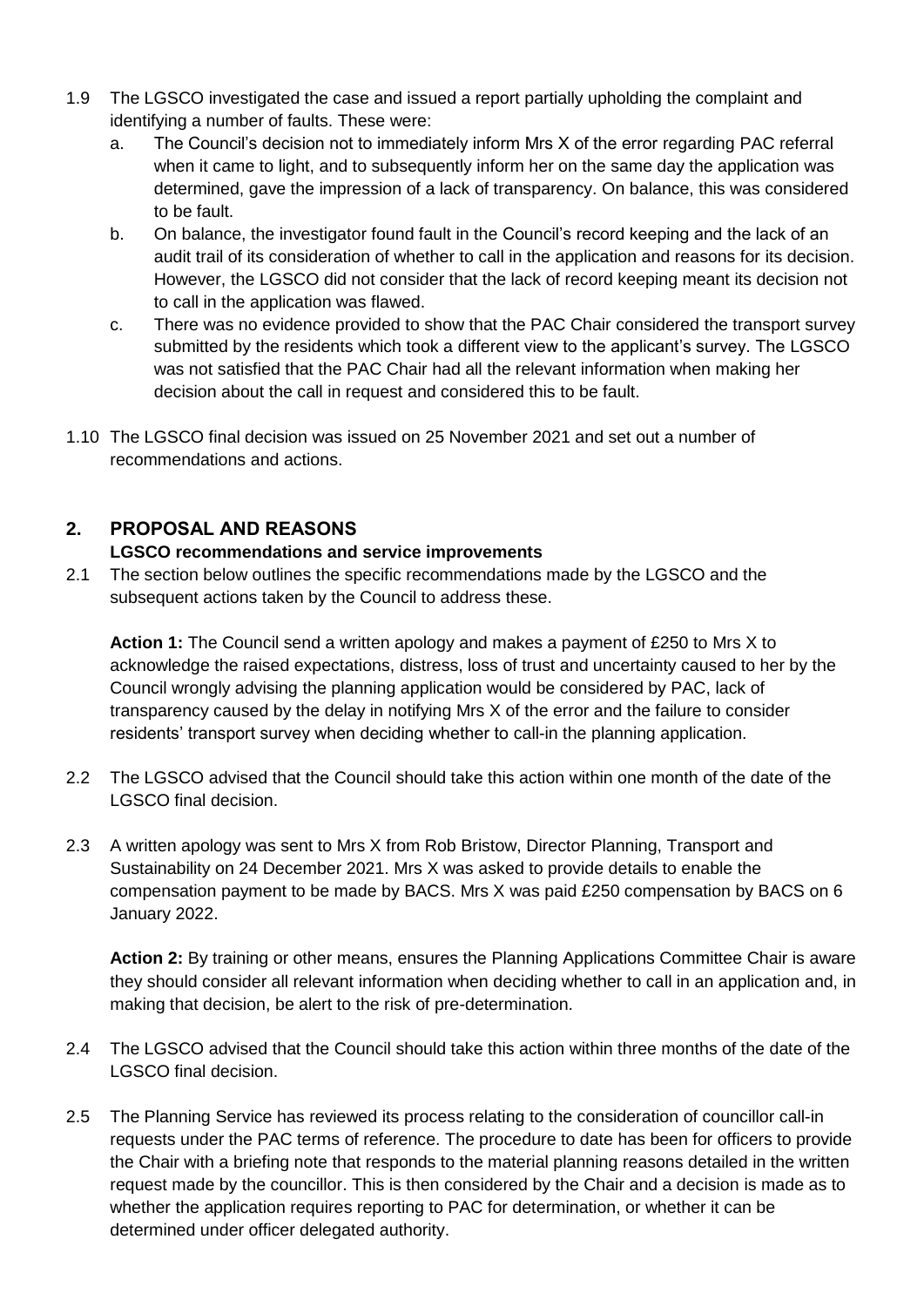- 2.6 The LGSCO decision has been discussed with the Chair and an updated process agreed and introduced. The updated process requires officers to prepare a draft officer report, which will be provided to the Chair for his/her consideration. The report will include a summary of all representations received from external/internal consultees and interested parties. An officer assessment of the proposal will be contained within the report and a draft recommendation made. This will include a response to the material planning matters raised in the written councillor call in request.
- 2.7 This draft report will inform the Chair's decision as to whether the application requires referral to PAC under the adopted terms of reference detailed within the Council's Constitution.
- 2.8 If the Chair decides that the application does not require referral to PAC, the Chair will notify the relevant ward councillor of his/her decision in advance of the decision being made under officer delegated authority.

**Action 3:** Provides evidence of the Council's record keeping of its consideration of whether to call in an application to PAC under its terms of reference.

- 2.9 The LGSCO advised that the Council should take this action within three months of the date of the LGSCO final decision.
- 2.10 In correspondence with the LGSCO, the Council advised that it has a simple and efficient system to record its decisions on PAC call in requests. This takes the form of a spreadsheet to record all councillor call-in requests and the dates of written correspondence with the Chair. This evidence was provided to the LGSCO in redacted form on 28 February 2022.
- 2.11 In addition, the officer delegated report template has been updated to require that a commentary is provided of the consideration of whether to call in the application and reasons for its decision. This will address the LGSCO's concerns about record keeping and an audit of the Chair's decision to allow determination under officer delegated authority.
- 2.12 The updated processes above are being disseminated across the Development Management service.
- 2.13 The LGSCO has subsequently confirmed on 4 March 2022 that they are satisfied that the local authority has now complied with the agreed remedy in full and have closed the case accordingly.

## **3. FINANCE**

- 3.1 The Council agreed to pay £250 compensation to Mrs X in line with the LGSCO's recommendations. This cost can be contained within existing revenue budgets.
- 3.2 It is not expected that there will be any other financial implications arising from this report.

## **4. LEGAL AND DEMOCRACY**

4.1 The Commission for Local Administration, usually known as the Local Government and Social Care Ombudsman (LGO), was established by the Local Government Act 1974. If the Ombudsman is of the opinion that an injustice has been caused as a result of maladministration, he/she shall issue a formal report and it shall be the duty of the authority to consider the report and to notify the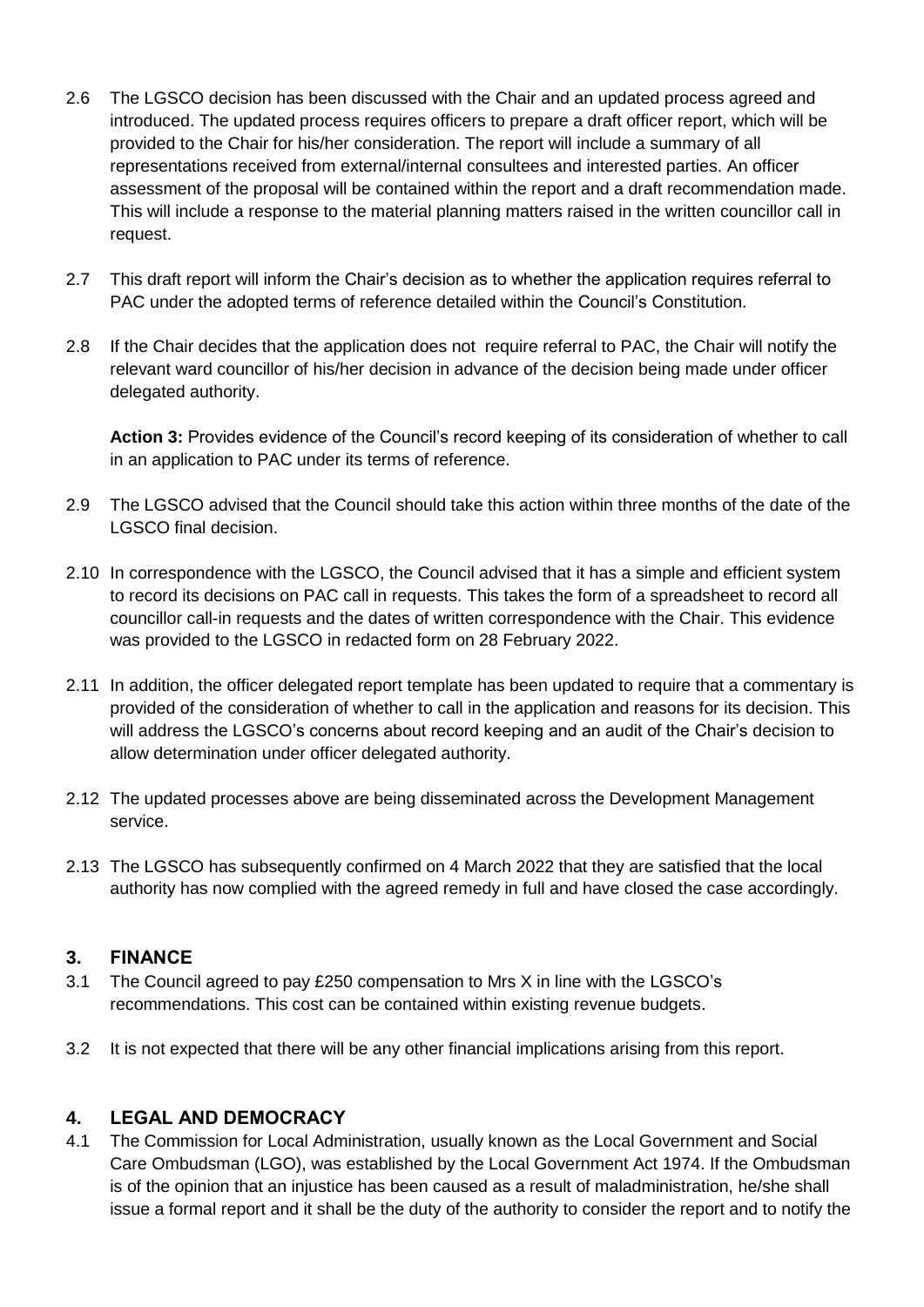Ombudsman of the action that it has taken or proposes to take, including making a compensation payment.

- 4.2 There were no further legal comments arising from this Report.
- 4.3 There were no further comments from Democratic Services.

### **5. CONSULTATION AND CO-PRODUCTION**

5.1 Not applicable.

#### **6. RISK MANAGEMENT**

6.1 Failure to put in place the LGSCO recommended remedies may result in perception of lack of transparency and fairness in decision making.

#### **7. EQUALITIES IMPACT ASSESSMENT**

7.1 Not applicable.

## **8. COMMUNITY SAFETY**

8.1 Not applicable.

#### **9. ORGANISATIONAL IMPLICATIONS Environmental**

9.1 None.

#### **Health**

9.2 None.

#### **Corporate Parenting**

9.3 Not applicable.

#### **Staffing and accommodation**

9.4 Not applicable.

#### **Responsible Procurement**

9.5 Not applicable.

## **10. TIMETABLE FOR IMPLEMENTATION**

10.1 Paragraphs 2.2, 2.4 and 2.9 set out the LGSCO's expectations around the timetable for the implementation of the actions set out in its report. The LGSCO has subsequently confirmed on 4 March 2022 that they are satisfied that the local authority has now complied with the agreed remedy in full and have closed the case accordingly